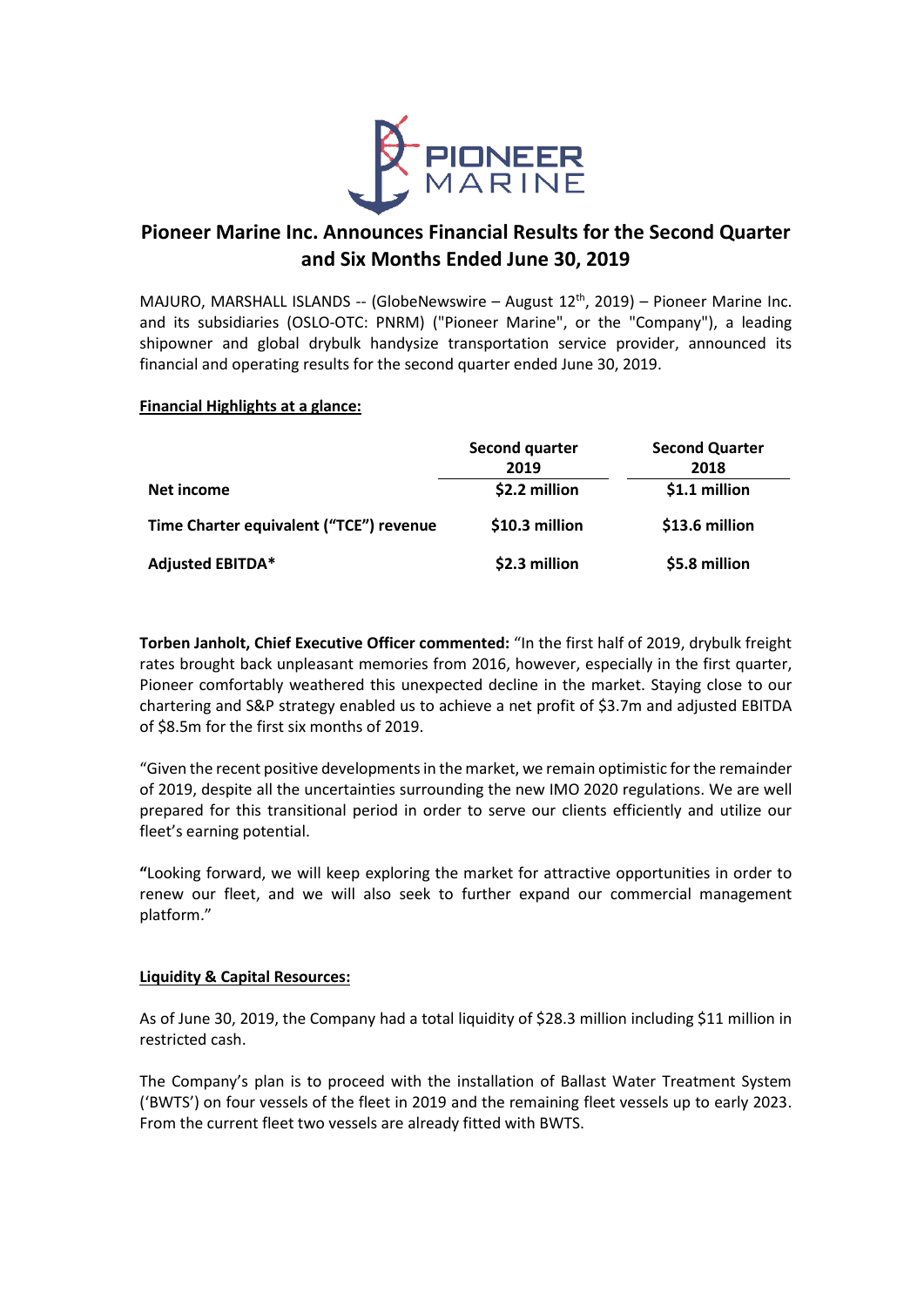## **Recent Events:**

The Company on July 29<sup>th</sup>, 2019, entered into a commercial management agreement with Tufton Oceanic Funds, to undertake the commercial management of five dry bulk vessels, further enhancing its operating platform.

Upon the initiation of this cooperation, the Company will have under commercial management a total fleet of 24 handysize and one supramax vessels, including owned fleet.

## **Financial Review: Six months ended June 30,2019**

Adjusted EBITDA totalled \$8.5 million for the first half of 2019, decreased as compared to the first half of 2018 by \$1.9 million mainly due to the declined market.

TCE rate of \$7,461 for the six-month period of 2019, is decreased by 19% compared to TCE rate of the same period in 2018. This is attributable to the weak market conditions during the first half of 2019.

The Company continues to effectively monitor vessel OPEX, which were reduced by 9% to \$4,302 per day for the six months ended June 30, 2019 compared to \$4,737 during the same period in 2018.

Similarly, daily G&A rate dropped by 20% to \$477 per day as compared to \$597 per day for same period in 2018.

During the first half of 2019, two vessels completed their drydocks with a total cost of \$1.0 million while during the same period prior year one vessel had her intermediate survey with a total cost of \$0.6 million.

Depreciation cost amounts to \$4.7 million increased due to fleet growth as Pioneer's fleet consists of an average of 19 vessels, while in the same period in 2018 the Company owned on average 16 vessels.

Interest and finance cost of \$3 million was slightly increased by 3% as compared to \$2.9 million for the same period in 2018, due to higher average loan balances and libor rates which are partially off set by the reduced margins agreed for the new facilities.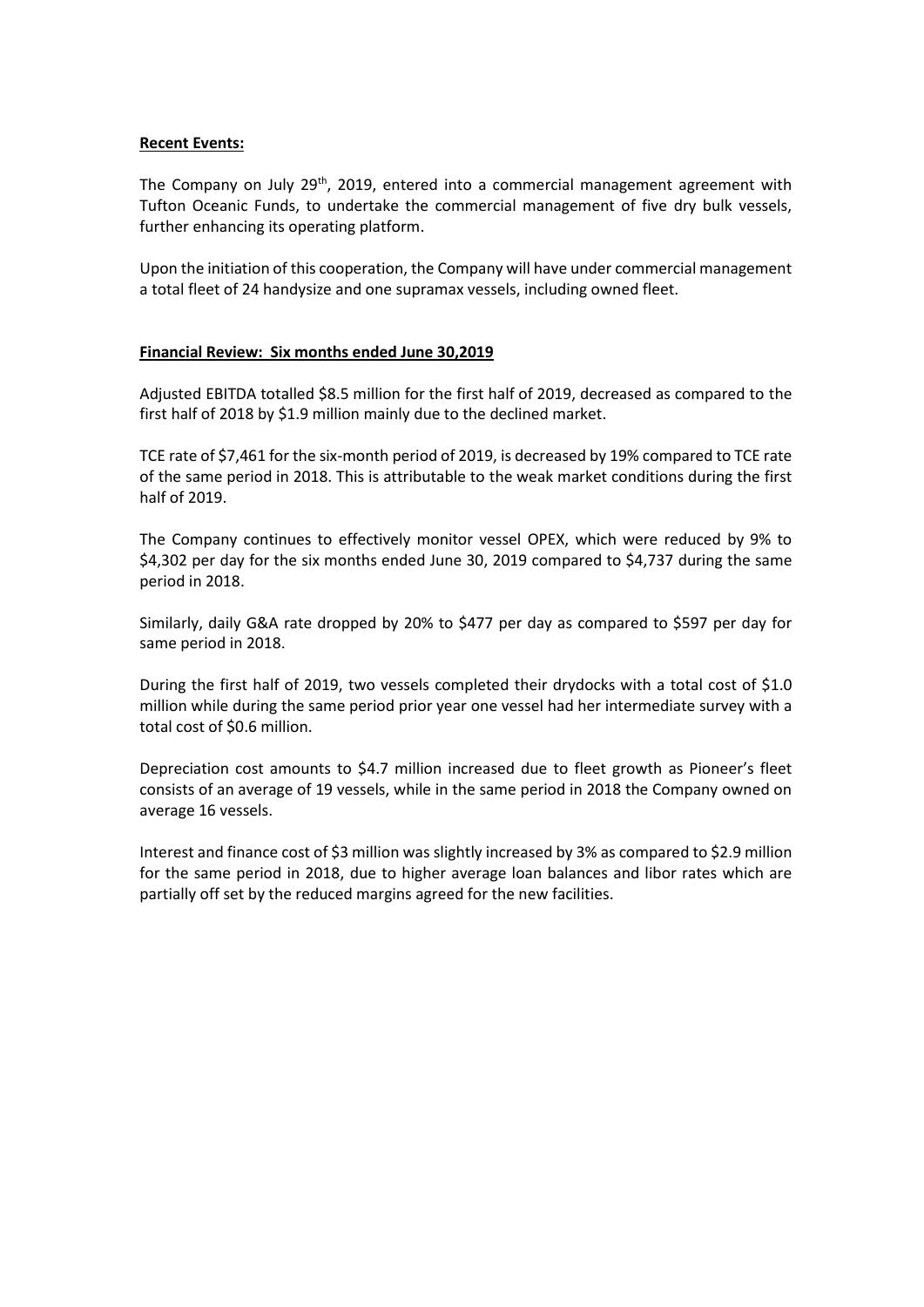## **Financial Review: Three months ended June 30,2019**

Adjusted EBITDA totalled to \$2.3 million for the quarter, decreased as compared to second quarter of 2018 by \$3.5 million.

TCE rate of \$6,349 for the second quarter of 2019, is decreased by 33% compared to TCE rate of the same period in 2018. Despite the current weak market conditions, the Company achieved a TCE rate well above market indices.

A decrease of 5% on daily vessel OPEX, which were reduced to \$4,267 per day for the three months ended June 30, 2019 compared to \$4,491 during the same period in 2018, is mainly due to the further cost control efficiencies achieved.

Similarly, daily G&A rate dropped by 13% to \$515 per day as a result of our continuous efforts to keep this cost centre at competitive levels compared to our peers.

During the second quarter of 2019, Fortune Bay completed her intermediate survey with a total cost of \$0.3 million while during the same period prior year Eden Bay had her special survey with a total cost of \$0.5 million.

Depreciation cost amounts to \$2.3 million impacted slightly upwards due to fleet growth as Pioneer's fleet consists of 18 vessels, while in the same period in 2018 the Company owned on average 17 vessels.

Interest and finance cost of \$1.4 million was decreased by 6% due to reduced margins agreed for the new facilities despite the higher average loan balance and libor rates

### **Cash Flow Review: Six months ended June 30, 2019**

Cash and cash equivalent, including restricted cash increased by \$1.5 million as at June 30, 2019 and amounted to \$28.3 million as compared to \$26.8 million as at December 31, 2018.

The increase is attributable to \$9.4 million cash provided by investing activities, \$4.4 million cash provided by operating activities, partially offset with \$12.3 million cash used in financing activities.

Cash flow activities highlights during the first quarter of 2019 mainly include, the loan repayments amounted to \$7.9 million and prepayment of Paradise Bay loan amount of \$2.5 million due to the agreed sale of the vessel. During the same period, the company paid a total of \$1.8 million for repurchase of common stock.

The cash proceeds from the sale of Paradise Bay of \$9.7 million were received upon completion of sale on April 10, 2019.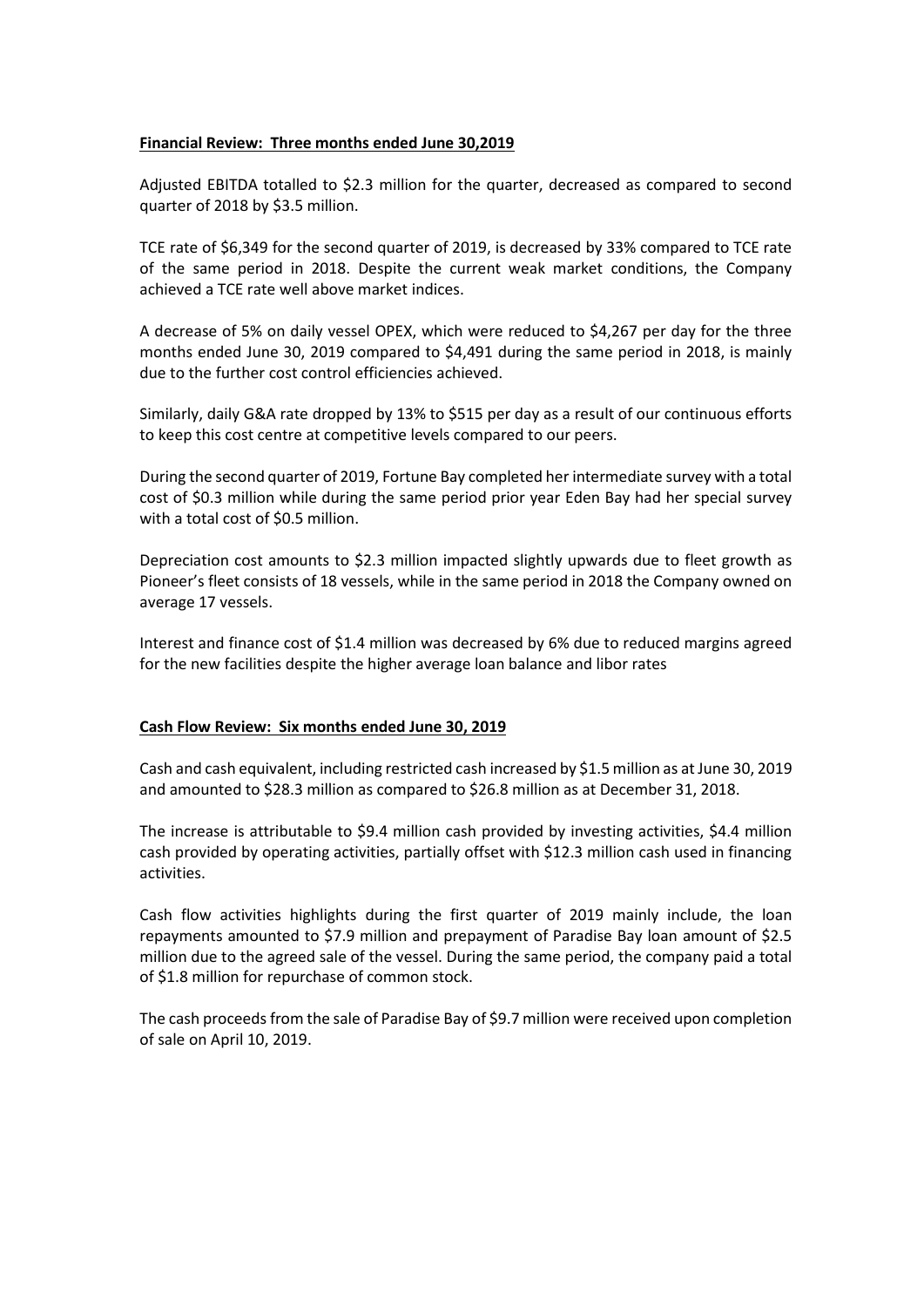# **Current Fleet List**

## *Owned Fleet*

| <b>Vessel</b>                     | Yard                                | <b>DWT</b> | <b>Year Built</b> |
|-----------------------------------|-------------------------------------|------------|-------------------|
|                                   |                                     |            |                   |
| <b>Handysize</b>                  |                                     |            |                   |
| Calm Bay                          | Saiki Heavy Industries              | 37,534     | 2006              |
| <b>Reunion Bay</b>                | Kanda Shipbuilding                  | 32,354     | 2006              |
| Fortune Bay                       | Shin Kochijyuko                     | 28,671     | 2006              |
| Ha Long Bay                       | Kanda Kawajiri                      | 32,311     | 2007              |
| <b>Teal Bay</b>                   | Kanda Kawajiri                      | 32,327     | 2007              |
| Eden Bay                          | Shimanami Shipyard                  | 28,342     | 2008              |
| <b>Emerald Bay</b>                | Kanda Shipbuilding                  | 32,258     | 2008              |
| Mykonos Bay                       | Jinse Shipbuilding                  | 32,411     | 2009              |
| Resolute Bay                      | Hyundai Vinashin                    | 36,767     | 2012              |
| Jupiter Bay                       | Tsuji Heavy Industries              | 30,153     | 2012              |
| Venus Bay                         | Tsuji Heavy Industries              | 30,003     | 2012              |
| Orion Bay                         | Tsuji Heavy Industries              | 30,009     | 2012              |
| Falcon Bay                        | Yangzhou Guoyu Shipbuilding         | 38,464     | 2015              |
| Kite Bay                          | Yangzhou Guoyu Shipbuilding         | 38,419     | 2016              |
| Alsea Bay                         | Hyundai Mipo Dockyard Co. Ltd       | 36,892     | 2011              |
| Liberty Bay                       | Hyundai Mipo Dockyard Co. Ltd       | 36,892     | 2012              |
| Monterey Bay                      | Hyundai Mipo Dockyard Co. Ltd       | 36,887     | 2013              |
| <b>Supramax</b>                   |                                     |            |                   |
| <b>Tenacity Bay</b>               | Jiangsu Hantong Ship Heavy Industry | 56,842     | 2008              |
| <b>Commercially Managed Fleet</b> |                                     |            |                   |
|                                   |                                     |            |                   |
| <b>Handysize</b>                  |                                     |            |                   |
| <b>Orient Target</b>              | Samjin Shipbuilding Co Ltd          | 33,755     | 2009              |
| Orient Tide                       | Samjin Shipbuilding Co Ltd          | 33,755     | 2010              |
|                                   |                                     |            |                   |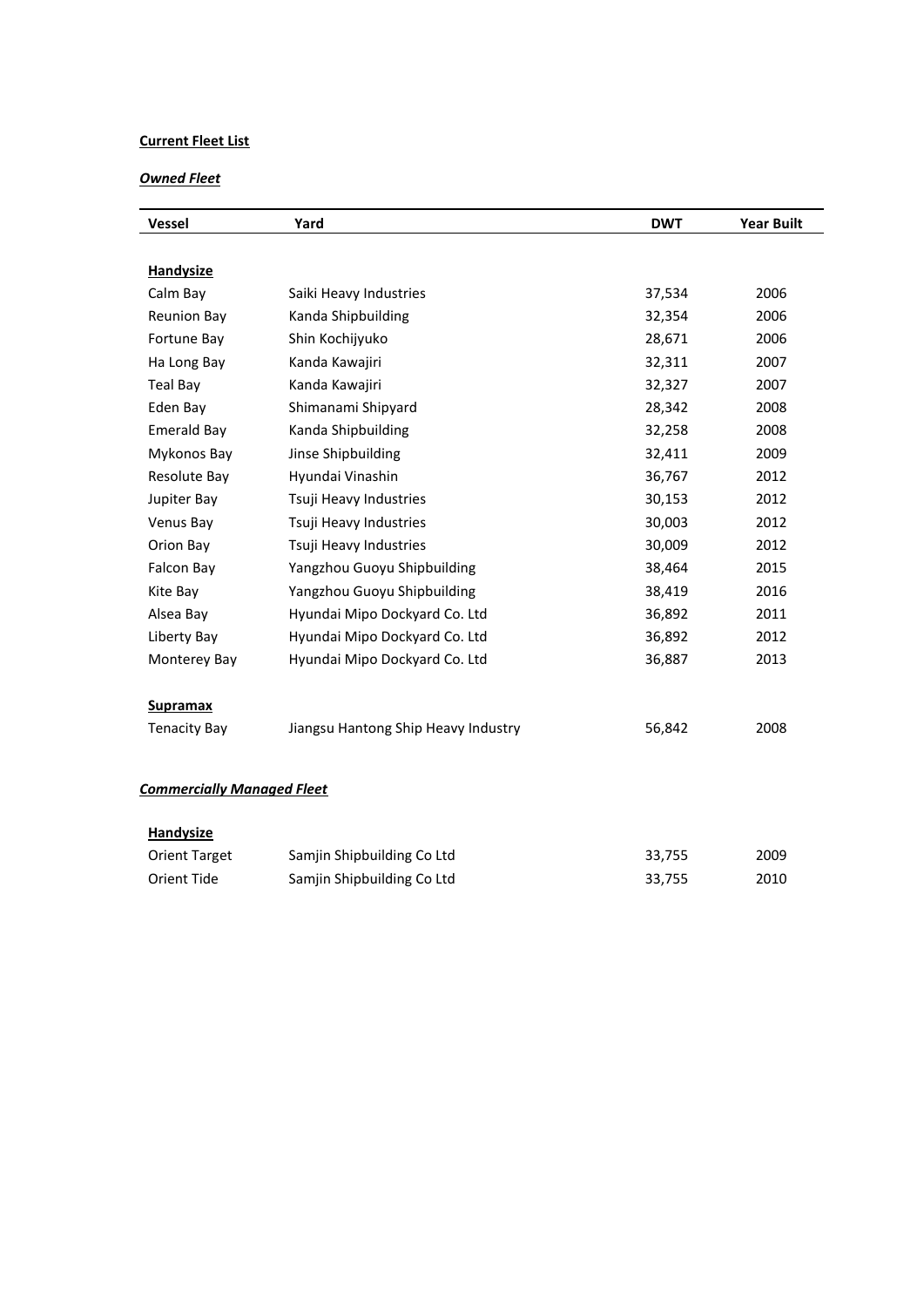#### **Summary of Operating Data (unaudited)**

|                                             | <b>Three</b>    | <b>Three</b>    | Six             | Six             |
|---------------------------------------------|-----------------|-----------------|-----------------|-----------------|
|                                             | <b>Months</b>   | <b>Months</b>   | <b>Months</b>   | <b>Months</b>   |
|                                             | <b>Ended</b>    | <b>Ended</b>    | <b>Ended</b>    | <b>Ended</b>    |
|                                             | <b>June 30,</b> | <b>June 30,</b> | <b>June 30,</b> | <b>June 30,</b> |
|                                             | 2019            | 2018            | 2019            | 2018            |
|                                             |                 |                 |                 |                 |
| Revenue, net                                | 13.190          | 16,699          | 29,101          | 32,059          |
| Voyage expenses                             | (2,937)         | (3,052)         | (4, 478)        | (5, 596)        |
| Time charter equivalent revenue             | 10.253          | 13,647          | 24,623          | 26,463          |
| Commercial revenue fee                      | 27              |                 | 42              |                 |
| <b>Total</b>                                | 10,280          | 13,647          | 24,665          | 26,463          |
| Vessel operating expense                    | (7,032)         | (6,709)         | (14, 442)       | (13,898)        |
| Drydock expense                             | (255)           | (553)           | (989)           | (594)           |
| Depreciation expense                        | (2, 336)        | (2,052)         | (4, 738)        | (4,087)         |
| General and administration expense          | (848)           | (881)           | (1,601)         | (1,752)         |
| Gain on vessel disposal                     | 3,851           |                 | 3,851           |                 |
| Loss on debt extinguishment                 |                 | (755)           |                 | (755)           |
| Interest expense and finance cost           | (1, 439)        | (1,538)         | (3,006)         | (2,934)         |
| Interest income                             | 108             | 212             | 175             | 422             |
| Other expenses and taxes, net               | (159)           | (300)           | (254)           | (493)           |
| <b>Net Income</b>                           | 2,170           | 1,071           | 3,661           | 2,372           |
| Adjusted net (loss)/income <sup>(2)</sup>   | (1,681)         | 1,826           | (190)           | 3,127           |
| Net income per share, basic and diluted     | 0.08            | 0.04            | 0.14            | 0.08            |
| Adjusted net (loss)/income per share, basic | (0.06)          | 0.07            | (0.01)          | 0.11            |
| and diluted <sup>(2)</sup>                  |                 |                 |                 |                 |
|                                             | <b>Three</b>    | <b>Three</b>    | <b>Six</b>      | Six             |
|                                             | <b>Months</b>   | <b>Months</b>   | <b>Months</b>   | <b>Months</b>   |
|                                             | <b>Ended</b>    | <b>Ended</b>    | <b>Ended</b>    | <b>Ended</b>    |
|                                             | <b>June 30,</b> | <b>June 30,</b> | <b>June 30,</b> | <b>June 30,</b> |
|                                             | 2019            | 2018            | 2019            | 2018            |
| Net Income                                  | 2,170           | 1,071           | 3,661           | 2,372           |
| Add: Gain on vessel disposal                | (3,851)         |                 | (3,851)         |                 |
| Add: Loss on debt extinguishment            |                 | 755             |                 | 755             |
| <b>Adjusted Net (loss)/income</b>           | (1,681)         | 1,826           | (190)           | 3,127           |
| Add: Depreciation expense                   | 2,336           | 2,052           | 4,738           | 4,087           |
| Add: Drydock expense                        | 255             | 553             | 989             | 594             |
| Add: Interest expense and finance cost      | 1,439           | 1,538           | 3,006           | 2,934           |
| Add: Other taxes                            | 95              | 27              | 143             | 85              |
| Less: Interest income                       | (108)           | (212)           | (175)           | (422)           |
| Adjusted EBITDA <sup>(1)</sup>              | 2,336           | 5,784           | 8,511           | 10,405          |

(1) Adjusted EBITDA represents net income before interest, other taxes, depreciation and amortization, drydock expense, gain on vessel disposal, loss on debt extinguishment and is used as a supplemental financial measure b EBITDA as a financial and operating measure benefits investor in selecting between investing in us and other investment alternatives. Adjusted EBITDA does<br>not represent and should not be considered as an alternative to net accepted accounting principles, or U.S. GAAP, and our calculation of Adjusted EBITDA may not be comparable to that reported by other companies.

(2) Adjusted net income/(loss) and related per share amounts is not a measure prepared in accordance with U.S. GAAP and should not be used in isolation or substitution of Company's results.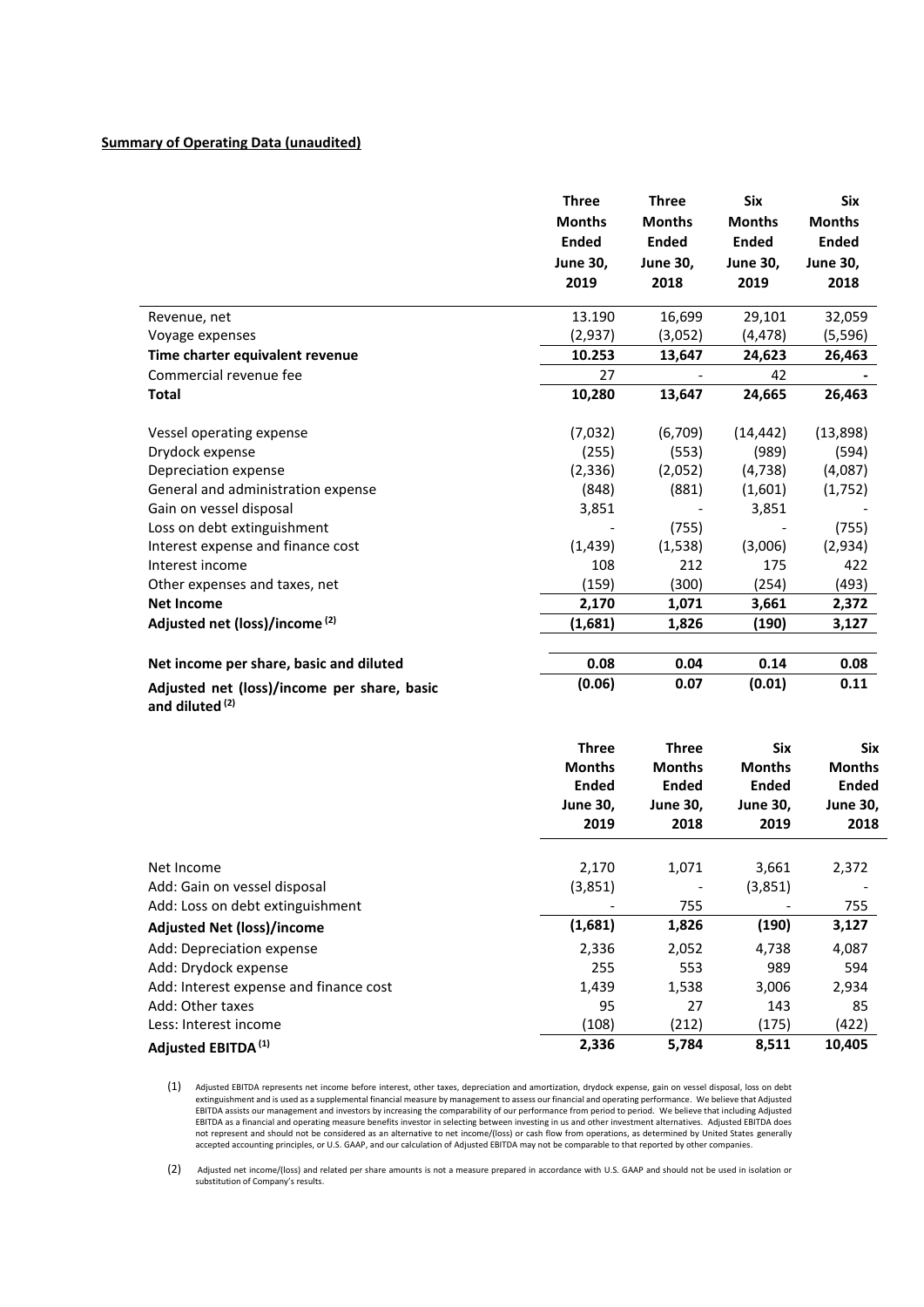| <b>Vessel Utilization:</b>                         | <b>Three</b><br><b>Months</b><br><b>Ended June</b><br>30, 2019 | <b>Three</b><br><b>Months</b><br><b>Ended June</b><br>30, 2018 | <b>Six Months</b><br><b>Ended June</b><br>30, 2019 | <b>Six Months</b><br><b>Ended June</b><br>30, 2018 |
|----------------------------------------------------|----------------------------------------------------------------|----------------------------------------------------------------|----------------------------------------------------|----------------------------------------------------|
| Ship days (2)                                      | 1,648                                                          | 1,494                                                          | 3,357                                              | 2,934                                              |
| Less: Off-hire days                                | 12                                                             | 39                                                             | 16                                                 | 54                                                 |
| Less: Off-hire days due to drydock                 | 21                                                             | 16                                                             | 41                                                 | 16                                                 |
| Operating days (3)                                 | 1,615                                                          | 1,439                                                          | 3,301                                              | 2,864                                              |
| Fleet Utilization (4)                              | 98%                                                            | 96%                                                            | 98%                                                | 98%                                                |
| TCE per day- $\frac{1}{2}$ (1)                     | 6,349                                                          | 9,484                                                          | 7,461                                              | 9,240                                              |
| Opex per day- $$$ (6)                              | 4,267                                                          | 4,491                                                          | 4,302                                              | 4,737                                              |
| G&A expenses per day- $\frac{1}{2}$ (7)            | 515                                                            | 590                                                            | 477                                                | 597                                                |
| Vessels at period end                              | 18                                                             | 18                                                             | 18                                                 | 18                                                 |
| Average number of vessels during the<br>period (5) | 18                                                             | 17                                                             | 19                                                 | 16                                                 |

(1) Time Charter Equivalent, or TCE revenue, are non-GAAP measures. Our method of computing TCE revenue is determined by voyage revenues less voyage expenses (including bunkers and port charges). Such TCE revenue, divided by the number of our operating days during the period, is TCE per day, which is consistent with industry practice. TCE revenue is included because it is a standard shipping industry performance measure used primarily to compare period-to-period changes in a shipping company's performance irrespective of changes in the mix of charter types (i.e., spot charters and time charters), and it provides useful information to investors and management.

(2) Ship days: We define ship days as the aggregate number of days in a period during which each vessel in our fleet has been owned by us. Ship days are an indicator of the size of our fleet over a period and affect both the amount of revenues and the amount of expenses that we record during a period.

(3) Operating days: We define operating days as the number of our ship days in a period less days required to prepare vessels acquired for their initial voyage and off-hire days associated with off-hire for undergoing repairs, drydocks or special surveys. The Company uses operating days to measure the number of days in a relevant period during which vessels should be capable of generating revenues.

(4) Fleet utilization is defined as the ratio of operating days to ship days.<br>(5) Average number of vessels is the number of vessels that constituted

Average number of vessels is the number of vessels that constituted our fleet for the relevant period, as measured by the sum of the number of ship days divided by the number of calendar days in that period.

(6) Opex per day: is calculated by dividing vessel operating expenses by ship days for the relevant time period.<br>(7) Adjusted G&A expenses per day: is calculated by dividing running general and administrative expenses b

Adjusted G&A expenses per day: is calculated by dividing running general and administrative expenses by ship days for the relevant time period.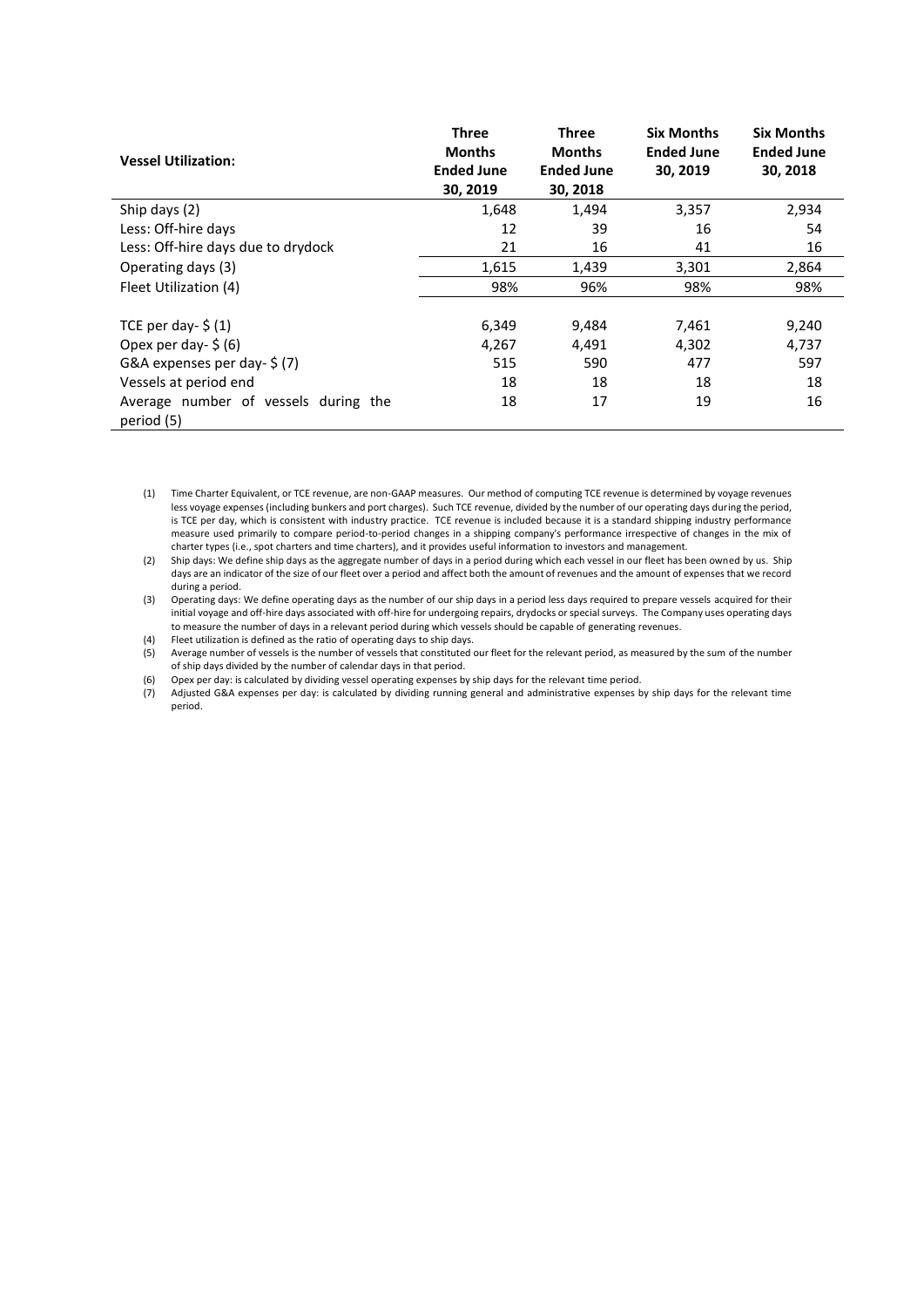# **Condensed Consolidated Balance Sheets (Unaudited)**

(In thousands of U.S. Dollars)

| As at                                      | June 30, 2019 | December 31, 2018 |
|--------------------------------------------|---------------|-------------------|
| <b>ASSETS</b>                              |               |                   |
| Cash & cash equivalents                    | 17,347        | 15,218            |
| Restricted cash (current and noncurrent)   | 10,972        | 11,577            |
| Vessels, net                               | 191,598       | 201,774           |
| Other receivables                          | 8,205         | 8,030             |
| Other assets                               | 614           | 341               |
| <b>Total assets</b>                        | 228,736       | 236,940           |
| <b>LIABILITIES AND EQUITY</b>              |               |                   |
| Accounts payable and accrued liabilities   | 4,087         | 4,340             |
| Operating lease liability                  | 45            |                   |
| Deferred revenue                           | 999           | 682               |
| Total debt, net of deferred finance costs  | 95,459        | 105,674           |
| <b>Total liabilities</b>                   | 100,590       | 110,696           |
|                                            |               |                   |
| Shareholders' equity                       | 128,146       | 126,244           |
| Total liabilities and shareholders' equity | 228,736       | 236,940           |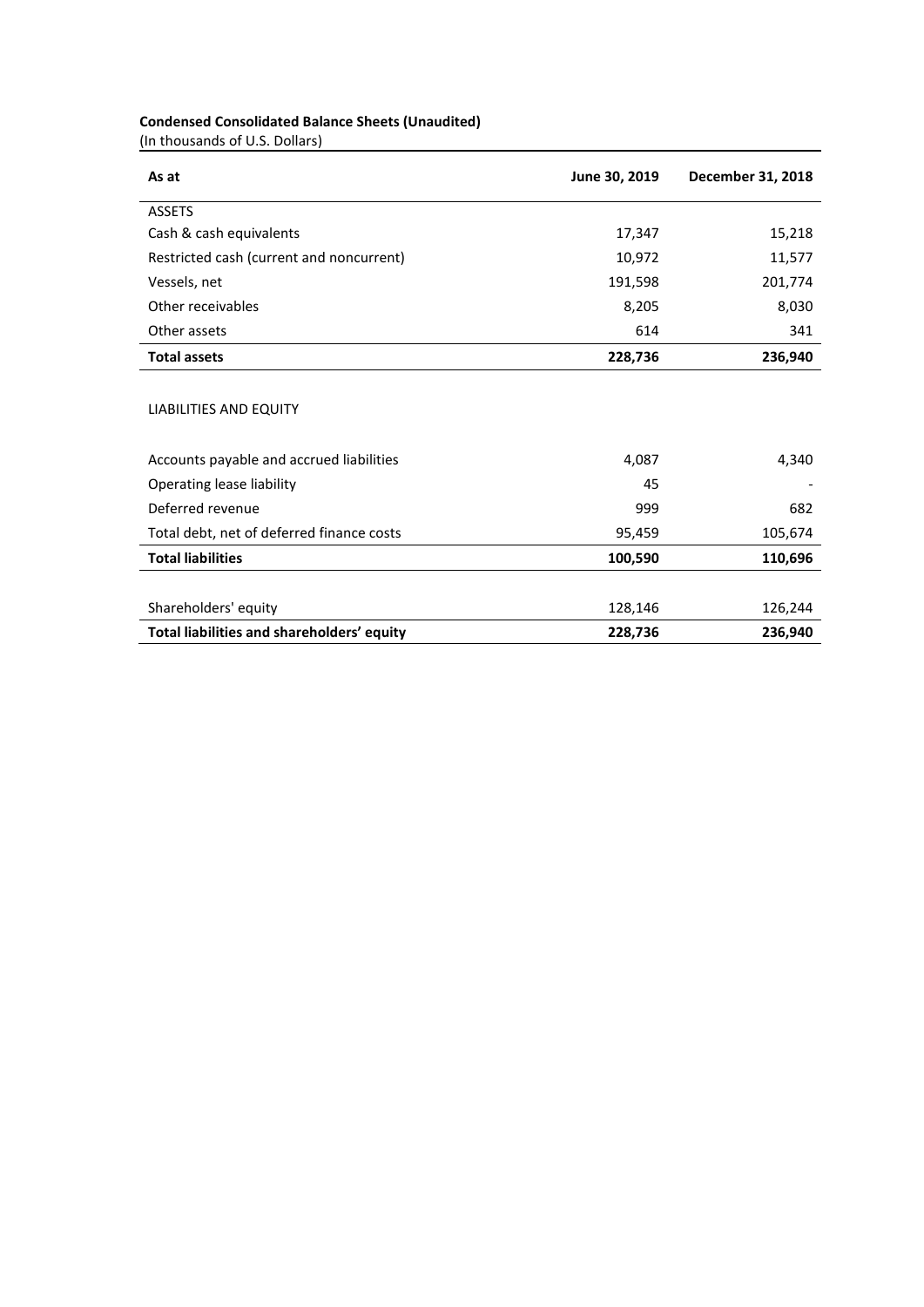# **Condensed Consolidated Statement of Cash Flows (Unaudited)**

(In thousands of U.S. Dollars)

|                                                                              | <b>Six months Ended</b> | <b>Six months Ended</b> |
|------------------------------------------------------------------------------|-------------------------|-------------------------|
|                                                                              | June 30, 2019           | June 30, 2018           |
| Cash flows from operating activities                                         |                         |                         |
| Net Income                                                                   | 3,661                   | 2,372                   |
| Adjustments to reconcile net income to net cash provided by                  |                         |                         |
| operating activities:                                                        |                         |                         |
| Depreciation                                                                 | 4,738                   | 4,087                   |
| Amortization of deferred finance fees                                        | 172                     | 363                     |
| Loss on debt extinguishment                                                  |                         | 755                     |
| Gain on vessel disposal                                                      | (3,851)                 |                         |
| Changes in operating assets and liabilities                                  | (314)                   | (1, 453)                |
| Net cash provided by operating activities                                    | 4,406                   | 6,124                   |
|                                                                              |                         |                         |
| Cash flows from investing activities                                         |                         |                         |
| Payments for vessel acquisitions & improvements                              | (193)                   | (26, 149)               |
| Net proceeds from vessel sale                                                | 9,659                   |                         |
| Advances for vessels acquisitions                                            |                         | (13,000)                |
| Purchase of other fixed assets                                               | (63)                    | (17)                    |
| Net cash provided by/ (used in) investing activities                         | 9,403                   | (39, 166)               |
| Cash flows from financing activities                                         |                         |                         |
| Loan Proceeds                                                                |                         | 64,400                  |
| Payment of debt extinguishment fees                                          | (21)                    | (338)                   |
| Loan repayments & prepayments                                                | (10, 367)               | (45, 587)               |
| Payment of deferred finance fees and other loan related fees                 | (138)                   | (193)                   |
| Repurchase of common stock                                                   | (1,759)                 | (6, 231)                |
| Net cash (used in)/provided by financing activities                          | (12, 285)               | 12,051                  |
|                                                                              |                         |                         |
| Net increase/(decrease) in cash and cash equivalents                         | 1,524                   | (20, 991)               |
| Cash and cash equivalents and Restricted cash at the beginning of the period | 26,795                  | 73,822                  |
| Cash and cash equivalents and Restricted cash at period end                  | 28,319                  | 52,831                  |